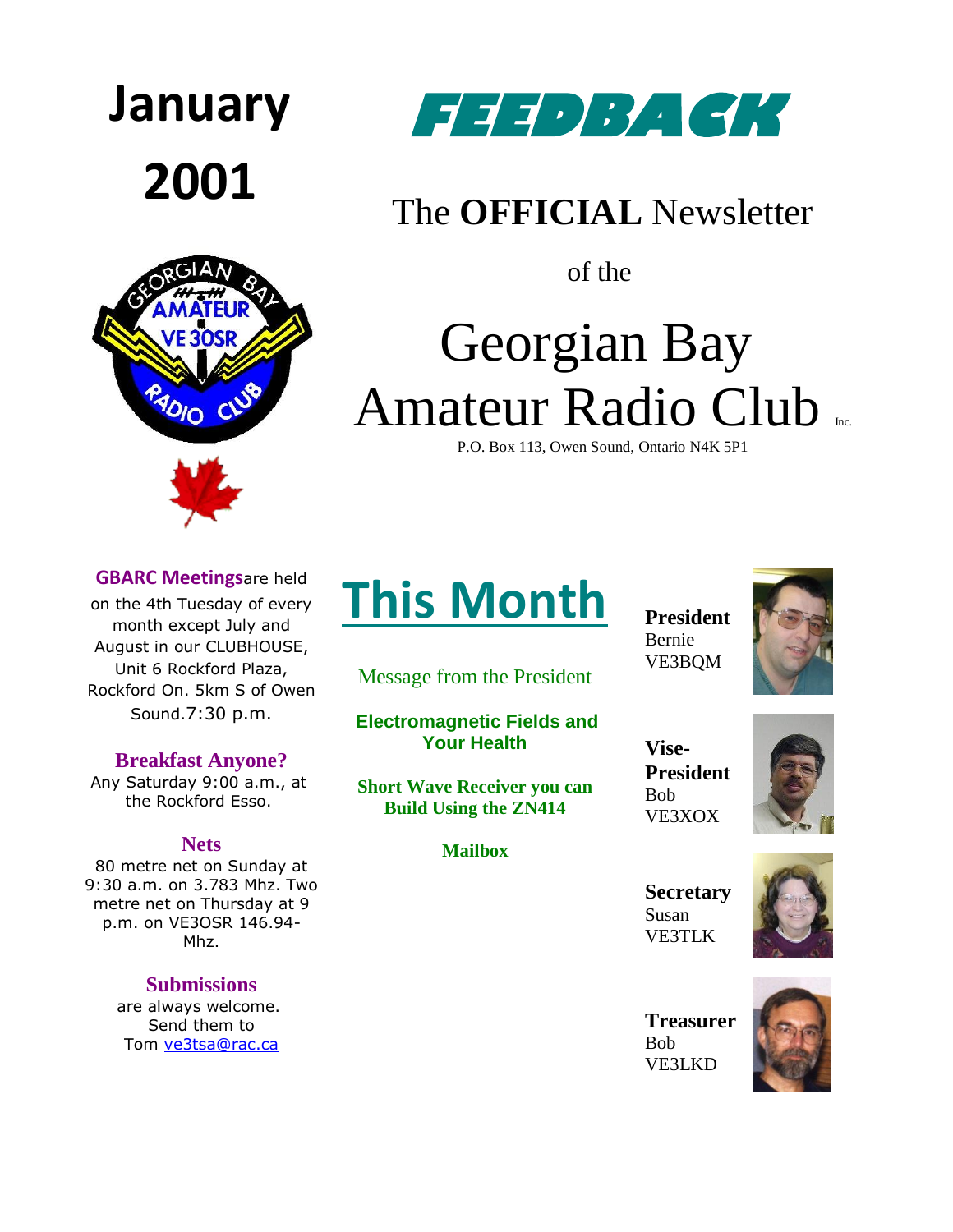

# **Message from the President**

### Millennium

I'm pleased that we have seen great things happen to get us into the new Millennium, our goals and challenges facing many issues were dealt with great pride and efforts by all. My thanks to every Amateur that helped me and the executive in making GBARC a great club to be part of in Grey and Bruce and area. In the reminder stage, Dues are due, and the next meeting will be January 23, 2001 at the club house. All members in good standing will remain on the newsletter list and this mailing list.

Here are some of the goals for this year, project building, contesting, training, emergency planning, increase membership, frequent social, and to have fun together . I can think of many more items to put on this list, and will once we get together to find out what you would want the club to do for you and with the help of our collective we can do it for all of us.

As your president I am calling you all to send me what you would like us the executive to deliver to you in this new Millennium. Your comments and suggestion will be appreciated.

December's Christmas dinner was a great time, enjoyed by all that attended, presentation of the Amateur of the year was awarded to Jim VA3CJM, thanks Jim for all the hard work you have given for all to enjoy and the members awarded you with this great gift. Other awards were handed out to acknowledge members of their special contributions over the year. The meal was great.



Each one of us, in our region share a great interest, Amateur radio, regardless of your licence privilege the fun never ends. With this in mind I will strive to make GBARC, a club to be proud of and keep working to meet all your expectations into this new year.

73 Bernie ve3bqm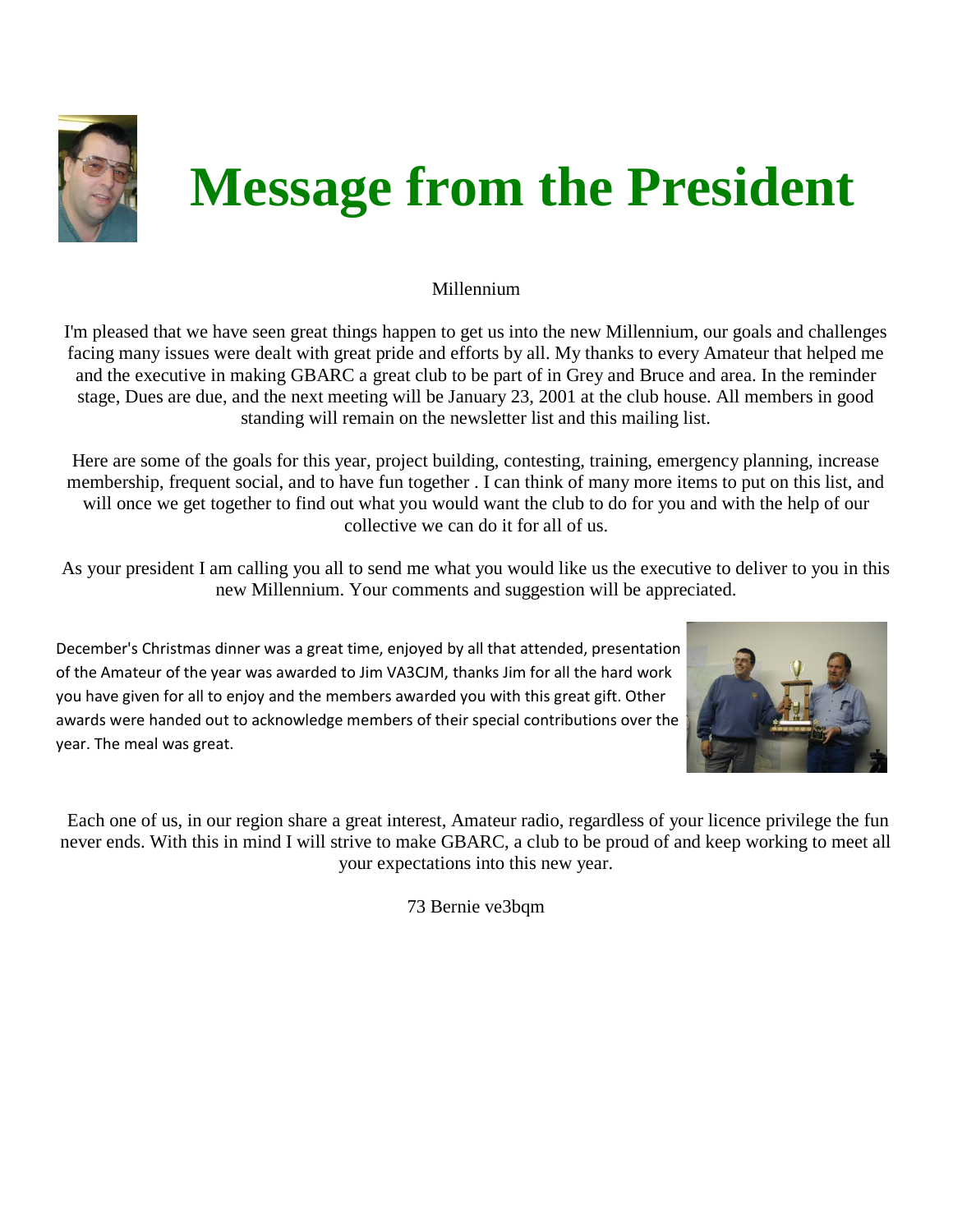

## **GEORGIAN BAY AMATEUR RADIO CLUB**

## Minutes of meeting, November 28th, 2000

Since we had our Christmas dinner instead of a meeting last month, there are no minutes. Look for Susan's report in the Februray issue of FEEDBACK...*editor*

## **Electromagnetic Fields and Your Health**

**Are the electromagnetic fields generated by power lines, TVs ham radio gear and hundreds of other devices bathing us in damaging radiation? The jury is still out, but you can take steps to protect yourself from danger--real and potential.**

Reprinted from April 1994 *QST*, copyright © 1994 by the American Radio Relay League, Inc. All rights reserved. This material may be reproduced for noncommercial use, provided that *QST* and the original author are credited.

### *By Wayne Overbeck, N6NB*

There is a growing public debate about the safety of electric power lines and the electrical equipment that we use every day in our homes and workplaces. Not long ago, a lawsuit was filed alleging that a Florida woman's brain cancer was caused by electromagnetic radiation from a hand-held cellular telephone. Although the filing of a lawsuit proves nothing (thousands are filed every week, and this one was promptly dismissed by a court), the lawsuit made national headlines for weeks and caused cellular telephone industry stock prices to decline on Wall Street.

The news media regularly cover many facets of the controversy over the possible health effects of electromagnetic fields (EMFs). In addition to stories about lawsuits, there have been numerous media accounts of medical research concerning EMFs--some of them confusing and seemingly contradictory. And there have been news stories about activist groups fighting the construction of new power lines or cellular telephone towers in their neighborhoods.

This intense publicity has alarmed many people, prompting them to worry about the safety of their homes, neighborhoods, schools and workplaces. There is a growing concern that the electromagnetic fields produced by power lines and everyday household appliances may be hazardous. As the tension mounts, more and more hams are faced with this difficult question: *Is your Amateur Radio station hazardous to our health?*

Fortunately, enough research has now been done that we know most Amateur Radio activities are quite safe. In fact, scientists from the Federal Communications Commission and the Environmental Protection Agency conducted a field survey of EMFs at typical Amateur Radio stations in 1990. They concluded that most amateur operations do not produce EMFs strong enough to pose any health hazard. And for many years, the American Radio Relay League's Board of Directors has also been monitoring the ongoing research about EMFs and health through a board-appointed Committee on the Biological Effects of RF Energy.<sup>[1](file:///C:/GBARC/gbarcnewsletters/GBARC%20newsletter/feedback/jan01.htm%23rfsc)</sup> There is extensive coverage of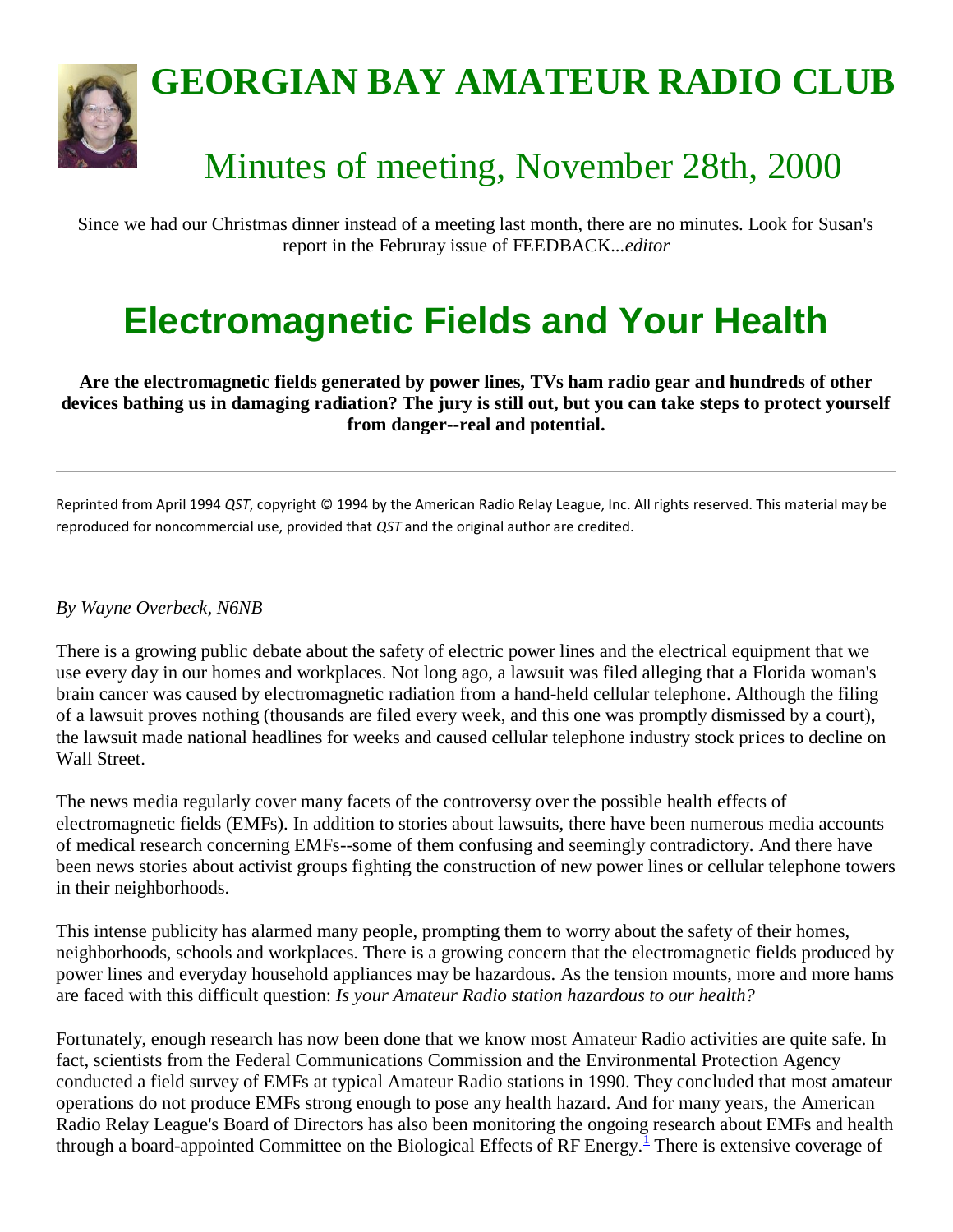the issue of EMFs and health in both *The ARRL Handbook* and *The ARRL Antenna Book*--with recommendations for safe Amateur Radio operating practices.

Amateur Radio is a hobby that can be pursued safely, provided everyone observes a few simple precautions. This article was written to summarize what we know about EMFs and health, and to suggest safe operating practices.

### **Scientific Background**

When scientists talk about electromagnetic fields, they're talking about several very different forms of energy. Low frequency or "power-line frequency" fields are produced by electric power lines and appliances, typically operating at a frequency of 60 Hz. Much research is now underway concerning the health effects of 60-Hz fields--the kind of EMFs found in virtually every home and workplace. Additional research is being done to investigate the possible health effects of *radio frequency* (RF) energy, which is much higher in frequency than the electric energy in power lines. RF energy is produced by radio and television transmitters, radar installations, cellular and cordless telephones, microwave ovens and even remote controls for garage door openers.

Low-frequency and RF energy are forms of *nonionizing radiation*: The frequency is too low to produce enough photon energy to ionize atoms. In contrast, *ionizing radiation*--which is *not* produced by power lines or radio transmitters--can cause severe and well-documented health hazards. Nuclear weapons produce enormous amounts of ionizing radiation, while small, carefully controlled doses of ionizing radiation are used in medical X-ray equipment, for example.

The present controversy concerns nonionizing radiation, including power-line frequency and RF energy. Much is now known about the biological effects of this kind of energy, but there is much more that we do not yet know. Before World War II, scientists knew that non-ionizing radiation could produce thermal (heating) effects. At sufficiently high power levels, EMFs can cause body heating, which may result in health hazards such as blindness or sterility. Most ordinary household appliances and transmitted radio signals produce EMFs far weaker than those required to produce thermal effects. On the other hand, microwave ovens *do* generate EMFs strong enough to produce thermal effects: That's precisely why they can heat and cook food. The trick is to keep the EMFs safely inside the oven--away from people. For obvious reasons, microwave ovens must meet strict safety standards.

In recent years, a new element in the debate over EMFs and health has been the finding that even at *athermal levels*--energy levels too low to cause body heating--electromagnetic energy appears to have various effects on the human body. The first scientists whose work in this area gained widespread media publicity were *epidemiologists*--medical researchers who look at the health patterns of large groups of people, using statistical methods.

Over the last two decades, a number of epidemiological studies have found that electrical workers have higherthan-normal death rates from certain cancers, including leukemia, lymphatic cancer and brain cancer. Other epidemiological studies have shown that children living near some types of power lines have higher-thannormal rates of leukemia. Still other studies have concluded that persons exposed to certain chemical agents such as solder fumes in addition to high EMFs have up to 10 times the normal rate of certain cancers.

All of these studies involved groups of people who were not ordinarily exposed to EMFs strong enough to cause body heating. Thus, their health patterns suggested that low-level EMFs may pose health hazards.

There have been other epidemiological studies, however, that did not confirm some of these findings. And still other researchers have concluded that environmental factors such as the alignment of the earth's natural magnetic field may interact with man-made EMFs to alter these health effects. (The earth's magnetic field is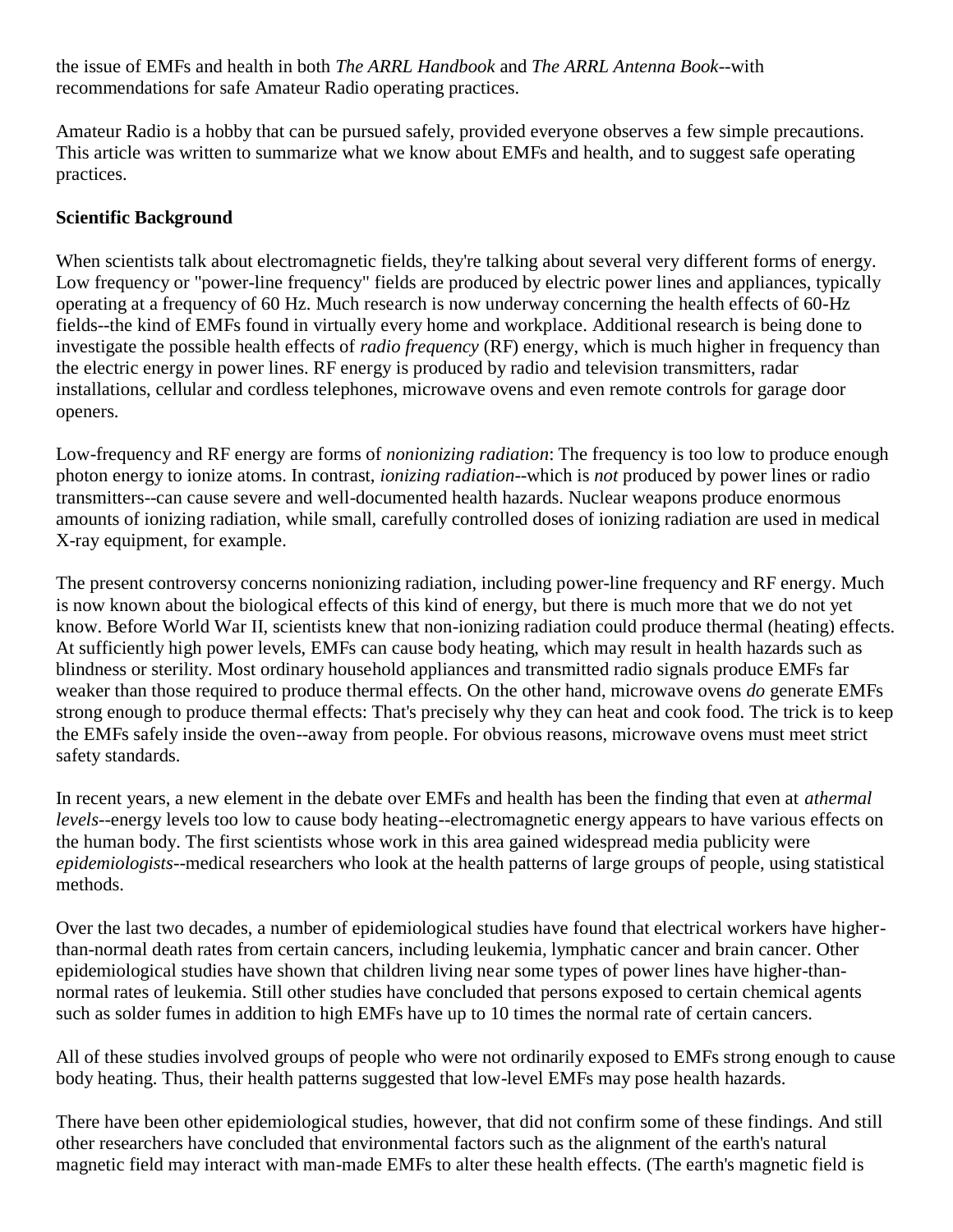stronger than many man-made fields, but it is a *static, direct-current field*. Most man-made EMFs are *alternating-current fields* operating at a variety of frequencies and power levels.)

There are other dimensions to this problem, too. Some of the research that failed to confirm a correlation between EMF exposure and health was funded by industry groups that have a financial stake in the outcome of the research. Critics have challenged the credibility of some of the research for that reason. Moreover, epidemiological research only reveals health patterns; it does not prove what caused those health patterns. If electrical workers have an abnormally high rate of certain cancers, that may result from their occupation--or it could result from something else. In short, the work of epidemiologists shows *correlations* without proving *causation*. That raises troubling questions without providing definitive answers.

Responding to the questions raised by epidemiologists, a number of medical researchers have launched laboratory based studies of the effects of EMFs on living tissue. There has been an explosion of knowledge about molecular biology and the related field of genetics in recent years, and one of the focal points of this research has been the role of electromagnetic signals at the molecular level. Among other things, there have been studies suggesting that certain types of electromagnetic fields may alter the body's genetic makeup, causing chromosome damage.

It is also known now that some EMFs may disrupt the flow of vital chemical and electrical signals between cells in the human body. EMFs appear to alter the passage of chemical and electrical signals through the cell membrane (the thin layer of material that covers each cell). This has caused some scientists to conclude that EMFs may sometimes affect the work of the body's immune system in fighting cancer.

If the body's cancer-fighting T-cells fail to detect that a particular cell has become cancerous because cell-to-cell communication is disrupted by EMFs, that would increase the risk of a tumor developing. There is also laboratory research indicating that EMFs may inhibit the body's cancer-fighting ability in other ways.

Researchers have found that certain EMFs reduce the activity of messenger enzymes called *protein kinases* and also affect the way cell growth is regulated. There is also evidence, now confirmed through research in several countries, that EMFs sometimes work together with cancer-promoting chemicals to increase the risk of cancer beyond that associated with either the chemicals or EMFs alone.

EMFs also appear to change the body's rate of production of certain hormones that have cancer-inhibiting effects, such as melatonin. Some studies have found that persons sleeping under electric blankets have lowerthan-normal levels of melatonin production *when the blanket is operating*, but their melatonin production returns to normal when the blanket is switched off. Some scientists think the effect of EMFs on melatonin production may explain many of the apparent health effects of exposure to low-level fields.

As with the epidemiological studies, laboratory research has raised questions and stirred controversy. Some laboratory studies have been difficult to *replicate*: Other researchers have not always observed the same results when they attempted to repeat some experiments. There appear to be other variables that affect the outcome of research on the biological effects of EMFs.

For example, there is evidence that low-level EMFs have significant biological effects only at certain frequencies and intensities--and not at other frequencies or intensities. There is a general rule about toxic and cancer-causing chemicals: If some is bad, more is worse. That rule may not necessarily apply to EMFs, however: Some studies have detected biological effects of low-level EMFs--but not when the field is stronger.

There are also studies showing health effects at certain frequencies but not at adjacent frequencies. And there are studies suggesting that a radio signal modulated by certain low frequencies, or a signal that is keyed or pulsed, has more harmful effects than an unmodulated, steady carrier. Scientists call these kinds of phenomena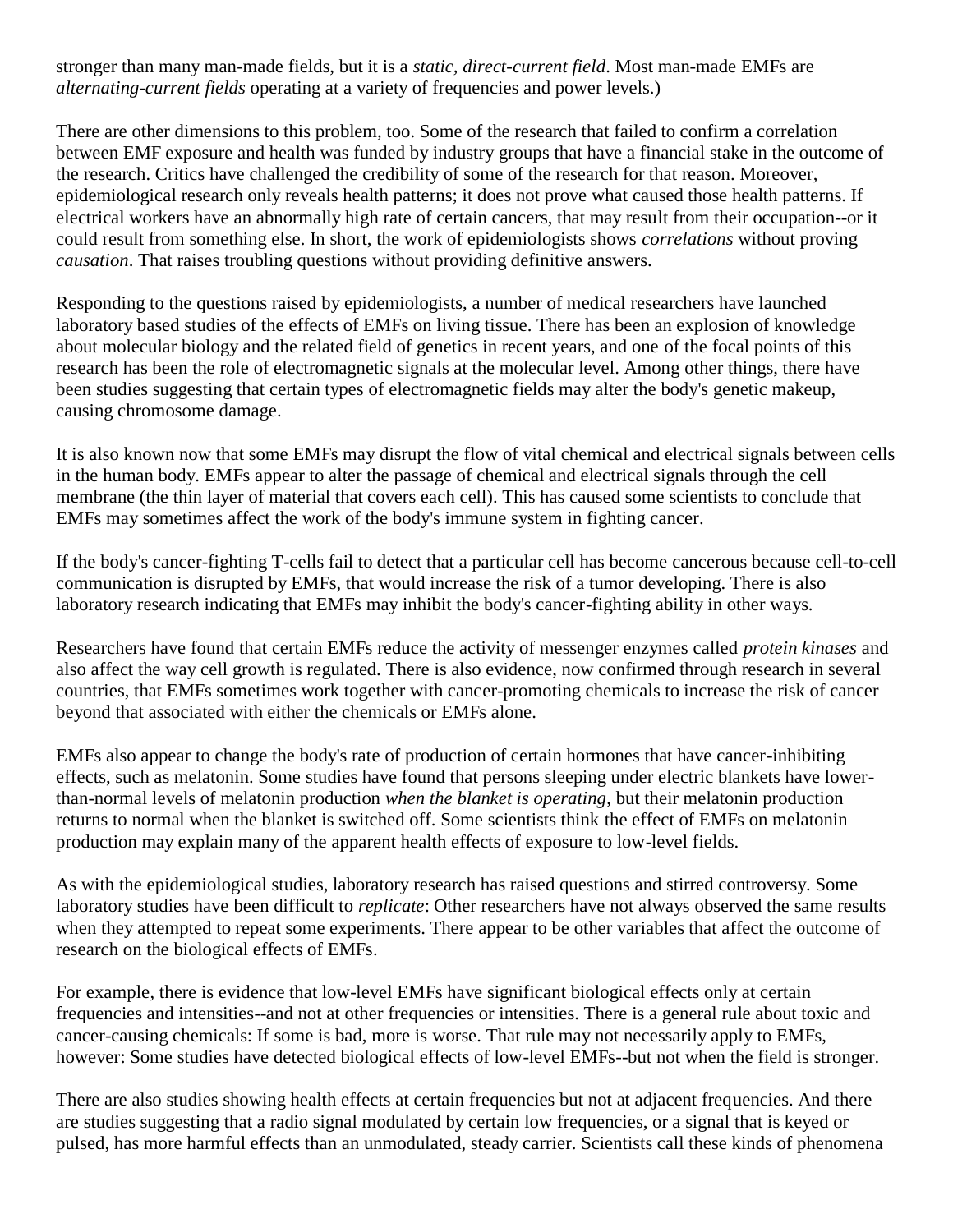*window effects*, and they greatly complicate any attempt to understand the relationship between EMFs and health.

There is an unfortunate footnote to this research on window effects: Much research seems to indicate that there is a window at 50 or 60 Hz--the exact frequency of the electric energy traveling through millions of miles of inhome wiring in the US and many other countries: EMFs at higher and lower frequencies may not have the same health effects as 60-Hz fields. And yet, the financial and technical obstacles that would stand in the way of changing the frequency of ordinary household ac current--should that prove to be desirable--are staggering.

### **Safe Operating Practices**

After reading this far, if you are uncertain about the possible health effects of EMFs, you're not alone: The scientific community itself does not agree about this issue. In fact, medical doctors, biologists, physicists and other scientific researchers are engaged in an intense, sometimes-emotional debate about the health effects of EMFs. There is a computer bulletin board system for scientists concerned about this issue; messages posted there range from esoteric discussions of these complex issues to personal attacks on some scientists who espouse views not shared by others!

If the experts don't always agree, how can the rest of us know what is safe and what isn't? The American National Standards Institute (ANSI), a private body that sets voluntary standards for industry, has had guidelines for exposure to EMFs for many years. In fact, the ANSI guidelines have been revised downward repeatedly to reduce the recommended safe levels of EMF exposure.

ANSI adopted its latest guidelines in 1992, *but many health scientists have questioned whether even the newest guidelines are adequate to protect public health*. Recently, the Environmental Protection Agency publicly questioned the adequacy of the 1992 ANSI standards in an official statement to the Federal Communications Commission.

Some scientists challenge the newest ANSI standard on several grounds. For one thing, it's primarily intended to prevent exposure to EMFs strong enough to cause thermal effects, not exposure to weaker EMFs that may cause athermal effects. Nor does the ANSI standard take into account the effects of modulation. And the ANSI standard applies only to RF energy, not to low-frequency EMFs that are so central to public debate these days.

There is no generally accepted standard in America for exposure to the low-frequency fields produced by power lines or home appliances. And in general, there is considerable uncertainty about what level of electromagnetic energy should be considered safe.

Another problem is that RF fields are difficult to measure. The price of a professional quality RF power density meter runs well into four figures, and low-cost meters for home use are often grossly inaccurate. Even the best meters may not be accurate in the *near field*, the area close to an antenna where the potential for hazardous RF energy levels is greatest.

Field strengths can be calculated using mathematical formulas, but that, too, fails to take into account the random hot spots that often exist in the near field. Fortunately, the low-frequency fields from power lines and appliances are easier to measure than RF power densities.

If there is no consensus about safe energy levels, and if EMFs are difficult to measure, what can we do to minimize the potential health hazards of EMFs?

Several years ago, Professor M. Granger Morgan of Carnegie Mellon University offered a simple proposal: practice *prudent avoidance*. Dr Morgan said we should avoid unnecessary exposure to EMFs as a commonsense response to potential--but not yet proven--health hazards. He didn't suggest that we all abandon our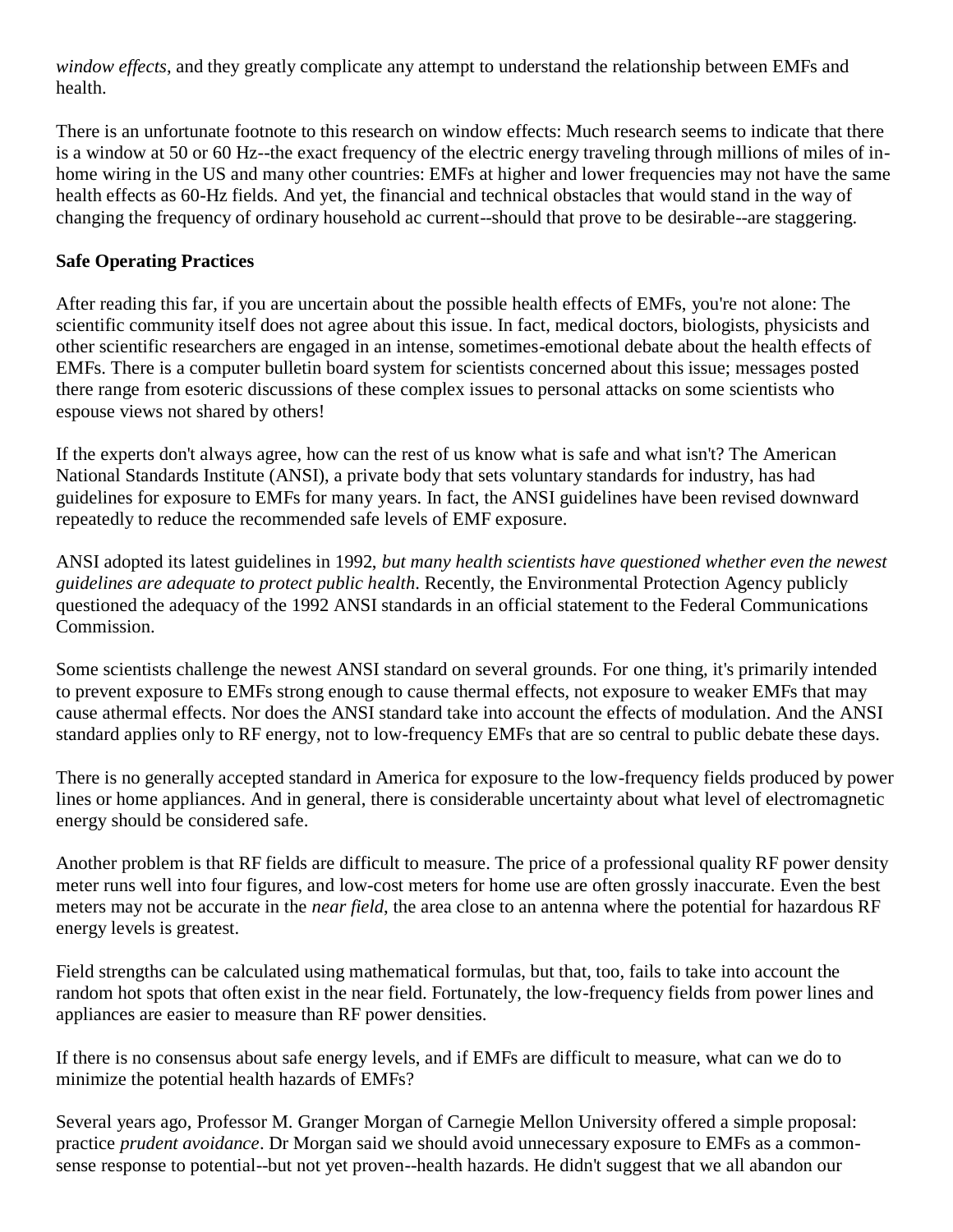electric appliances and go off to live in the woods in cabins without electricity, but he did suggest that we minimize exposure to EMFs when it's practical to do so.

He said, in essence, to avoid electromagnetic fields strong enough that they *may have* adverse health effects. The League has adopted Dr Morgan's approach: The RF safety sections of major ARRL publications urge radio amateurs to practice prudent avoidance wherever possible.

Which amateur operating practices are clearly safe, and which ones might be hazardous? Here are some suggestions based on guidelines developed by the League's Bio-Effects Committee:

- Transmitting antennas should be mounted well away from living areas. If medium or high transmitter power (100 watts or more) is to be used, antennas should be mounted on a mast or tower at least 35 feet above any populated area if possible. The FCC/EPA study indicated that with an antenna that high, there is little RF energy where people are.
- Because feed lines can radiate in some cases, when installing open-wire line (or even coaxial cable if the SWR on the line is high), it's best to route it away from areas where people will be spending a lot of time.
- When using a ground-mounted or mobile antenna, be careful not to transmit when anyone is near the antenna. A good rule of thumb is to avoid transmitting when anyone is within three feet of a car-mounted 2-meter FM whip if you're using a typical 25-watt transceiver. With a 100-watt amplifier, don't transmit when anyone is within five or six feet of a whip antenna. If you're using a beam antenna and 100 watts or more, follow the 35 foot rule: Don't transmit when anyone is within 35 feet of the *front* of the antenna (the direction where the antenna is pointed). It may be safe to transmit when people are a little closer to the antenna if everyone is below it or behind it, not in front of it.
- Exercise particular care when using indoor antennas, including those mounted in attics, because in some situations they can generate substantial RF fields. As much as possible, try to locate indoor antennas as far from people as possible. Use low power (10 watts output or less), and keep your transmissions short when someone might be near the antenna.
- Never use a power amplifier that has its metal cover removed. The cover provides shielding, keeping the RF energy inside the unit--not out in the room.
- If you're going to experiment with UHF or microwave equipment, or do moonbounce communications, discuss your installation with experienced operators before getting on the air. UHF and microwave antennas and waveguides--as well as high-gain moonbounce antennas--may produce hazardous levels of RF energy and must be installed carefully so that no person is in the line of fire. Never look into an activated waveguide or stand in front of a high-gain VHF-UHF antenna when the transmitter is on.
- When using a hand-held transceiver, use the lowest power possible and keep the antenna as far from your head as possible. Within the scientific community, there is disagreement about the safety of "handy talkies." Most hand-helds have been exempt from the ANSI standard because their power output is too low to produce significant whole-body heating. However, there is growing evidence that even one- or two-watt hand-held radios may produce significant EMFs within the user's head, with possible health effects that are not yet fully understood. (The potential for a health hazard is greatly reduced when a hand-held radio is used in its lowpower position, with only a fraction of a watt of output power.)
- Be aware that low-frequency fields exist in your home. If possible, avoid being within 24 inches of any electric motor or power transformer while it is turned on. Hair dryers, ac-operated hand drills and other electric devices that are held close to the body when in use often expose users to stronger EMFs than those produced by Amateur Radio equipment. Nevertheless, it is a good idea to stay about 24 inches away from the fans and power transformers found in high-power amplifiers and 12-volt power supplies, for example.

### **Further Information**

The issue of electromagnetic fields and health is as complex as it is controversial. It isn't possible to cover this topic fully in a short article such as this one. A more detailed and technically-oriented treatment of the subject appears in the **RF Safety** sections of current editions of *The ARRL Handbook* and *The ARRL Antenna Book*. The bibliography there lists some of the major scientific works in this field.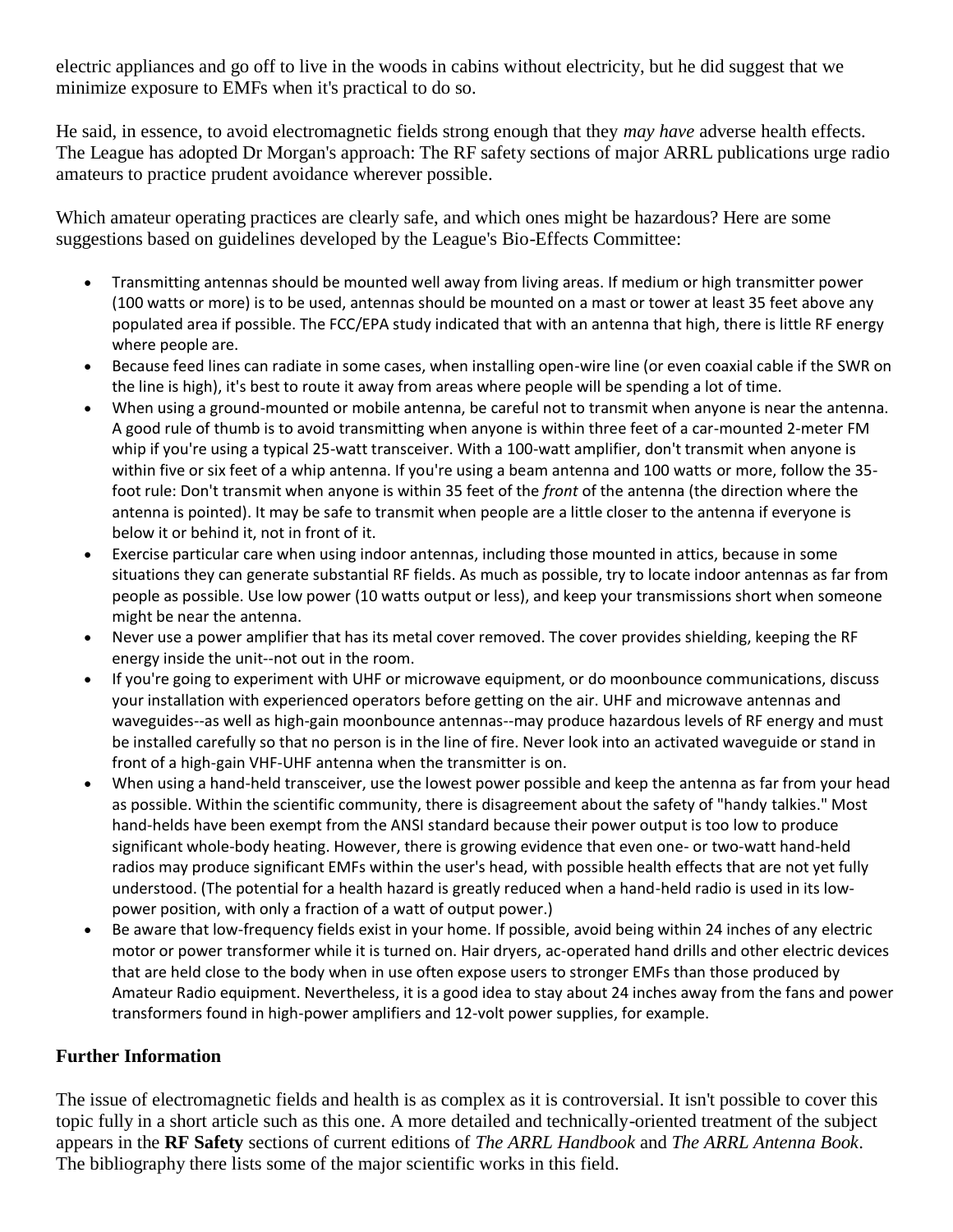<sup>1</sup>As *ARRLWeb* reprints this article in 1996, the ARRL Board's RF Safety Committee is the direct descendant of this body.

*Wayne Overbeck, N6NB, holds PhD and JD degrees and is a Professor of Communications at California State University, Fullerton. He first became interested in this subject because his own operating activities--VHF DXing and contesting with high power portable stations on mountaintops--require special precautions to minimize EMF exposure.*

http://www.rac.ca/rfe.htm



Little known standard electronic symbols.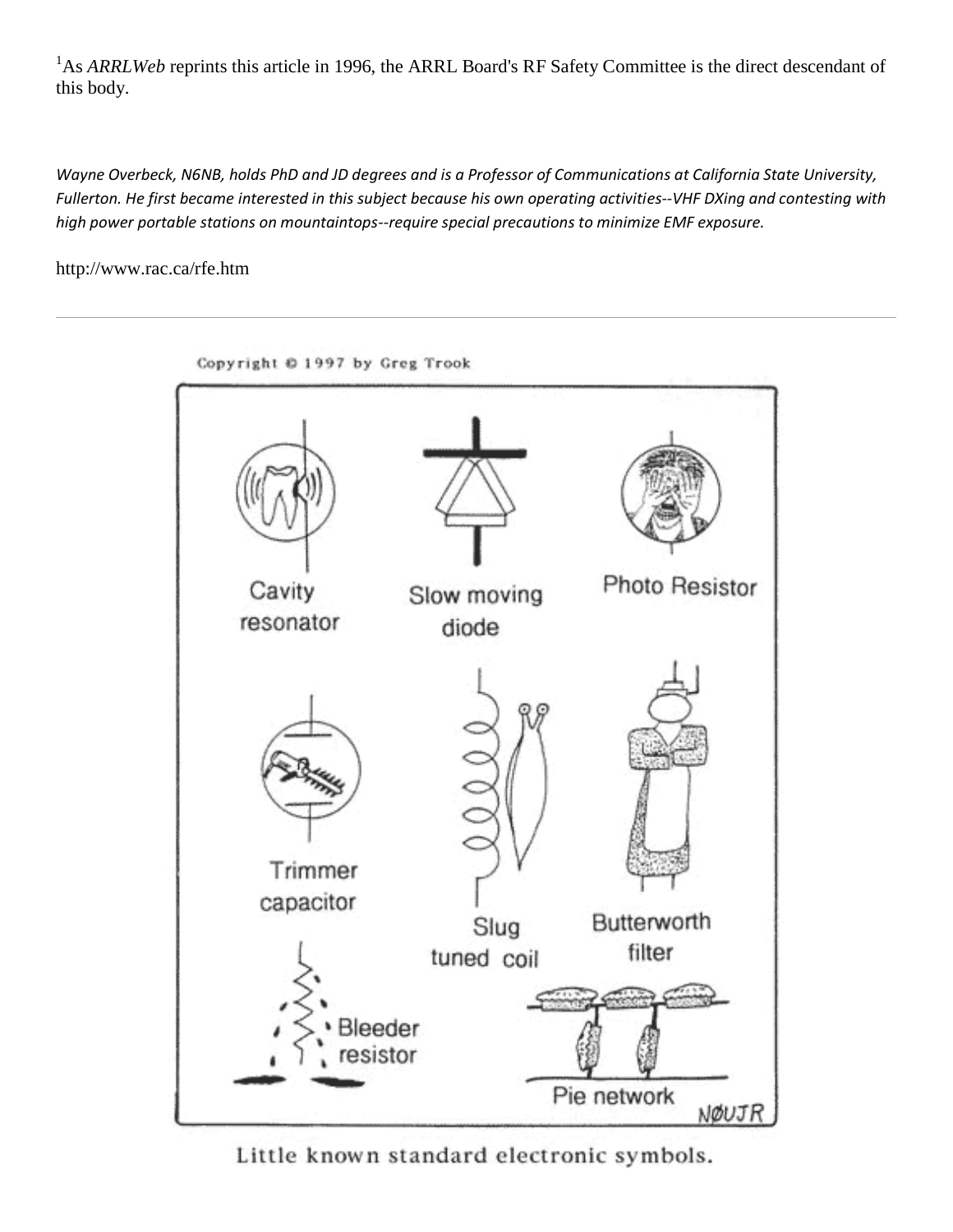## **Short Wave Receiver you can Build**

# **Using the ZN414**



Notes:

The original data sheet for the ZN414 states that the maximum working frequency is around 4 MHz. That may be true, but SW broadcasts are so powerful that this receiver will work well with signals up to around 6 or 7 mhz. The 10k resistor controls the operating voltage for the ic which is critical for good performance.

The tuned circuit consists of a variable capacitor and fixed air spaced coil. For the inductor, I wound 10 -20 turns of wire on an empty tube of around 1.5 inches diameter. The turns were spaced so that the overall length was around 3 inches. The variable capacitor tuned 0 - 300 pF but there is plenty of scope for experiment here. One final point, you will need an external antenna to receive broadcasts. I have an outside wire that is about 7 meters long and this was quite effective. The antenna can be connected at either end of the coil or via a series capacitor value between 10pF and 100 pF. http://www.mitedu.freeserve.co.uk/Circuits/RF/ZN414SW.htm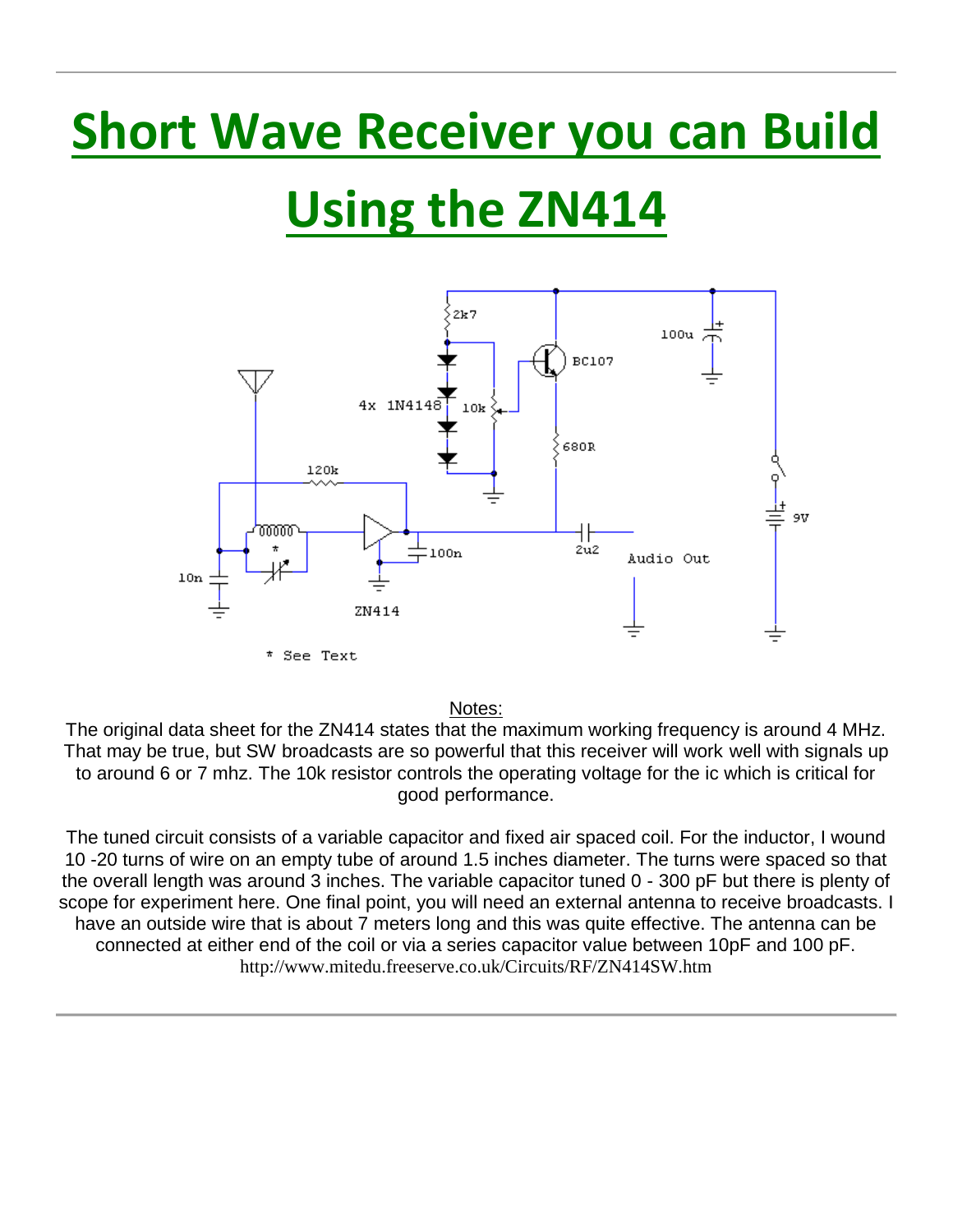## **From The Mailbox**

### THE **BRUCE AMATEUR RADIO CLUB NEWSLETTER**

IS NOW POSTED 73 DE JIM COVERLEY VE3OVV http://www.brucearc.on.ca

### **Personal Communications Pioneer Al Gross, W8PAL, SK**

From Carl VE3BY

The man who brought the world such indispensable wireless communications concepts and devices as the walkie-talkie, pager and cordless telephone has died. Al Gross, W8PAL, of Sun City, Arizona, passed away on December 21. He was 82.

Gross obtained his Amateur Radio license in 1934 at the age of 16. His early interest in Amateur Radio helped set his career choice while he was still a teenager.

Gross pioneered the development of devices that operated in the relatively unexplored VHF and UHF spectrum above 100 MHz. His first invention was a portable hand-held radio transmitter-receiver. Developed in 1938 while he was still in high school in Cleveland, he christened it the "walkie-talkie." The device caught the attention of the US Office of Strategic Services--the forerunner of the Central Intelligence Agency. The OSS recruited Gross, and this led to the invention of a two-way air-to-ground communications system used by the military behind enemy lines during the World War II. The system allowed OSS agents to communicate with high-flying aircraft.

After World War II, Gross set up Gross Electronics Inc to design and build various communications products, some of them under government contracts. He also launched Citizens Radio Corporation to design, develop and manufacture personal wireless transceivers.

Cartoonist Chester Gould asked if he could use Gross' concept of a miniaturized two-way radio in his Dick Tracy comic strip. The result was the Dick Tracy two-way wrist radio.

During the 1950s and 1960s, Gross secured several patents for various portable and cordless telephone devices. In September 1958 Gross Electronics received FCC type approval for mobile and hand-held transceivers for use on the new Class D 27-MHz Citizens Band.

''If you have a cordless telephone or a cellular telephone or a walkie talkie or beeper, you've got one of my patents,'' Gross once said. He added that if his patents on those technologies hadn't run out in 1971, he'd have been a millionaire several times over.